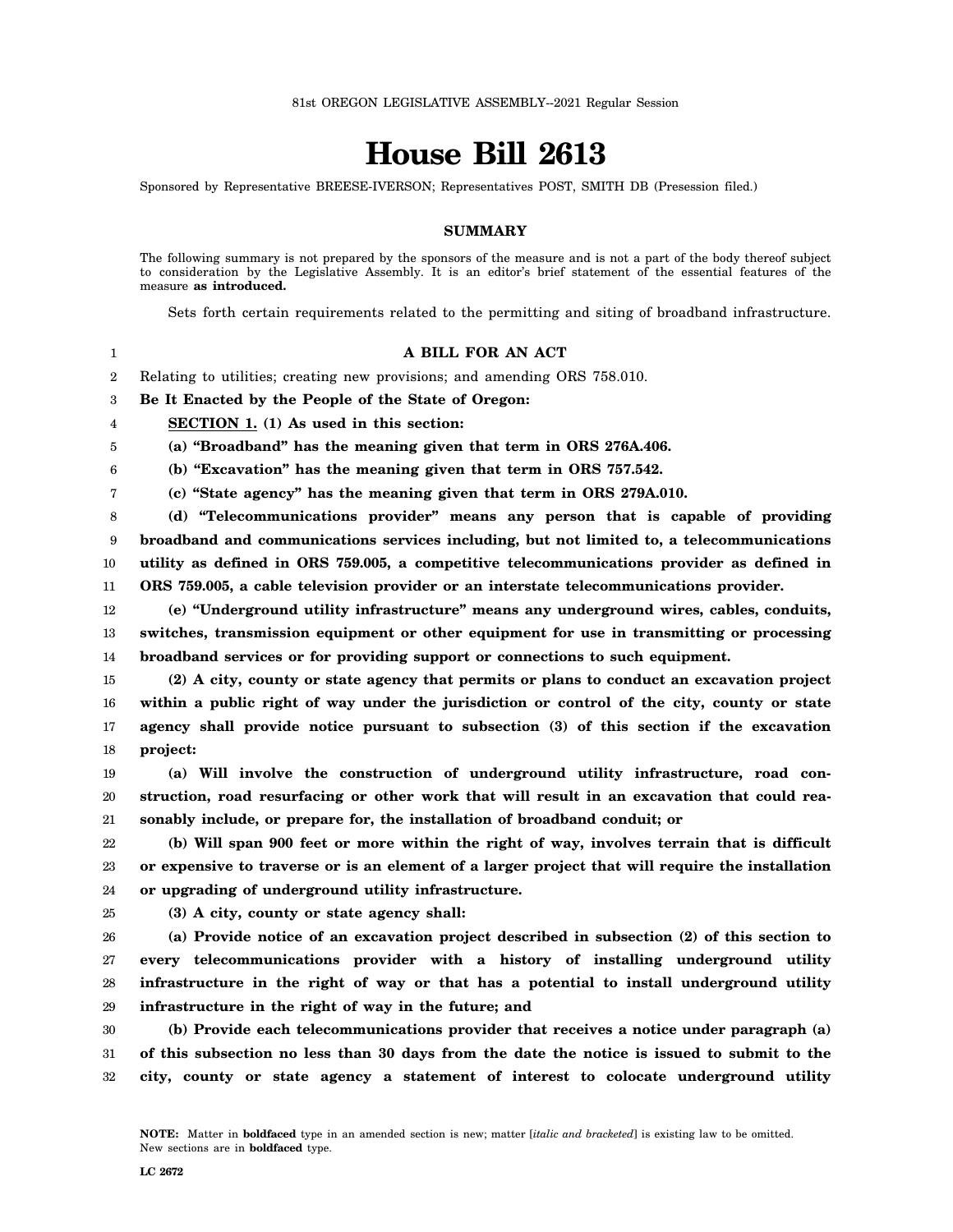**(a) "Broadband" has the meaning given that term in ORS 276A.406.**

21 22 23 **(b) "Broadband utility infrastructure" means any wires, cables, conduits, switches, transmission equipment or other equipment for use in transmitting or processing broadband services or for providing support or connections to such equipment.**

24 25 26 27 **(c) "Telecommunications provider" means any person that is capable of providing broadband and communications services including, but not limited to, a telecommunications utility as defined in ORS 759.005, a competitive telecommunications provider as defined in ORS 759.005, a cable television provider or an interstate telecommunications provider.**

28 29 30 **(2) Notwithstanding any contrary provision of law, a city or county must respond to a request by a telecommunications provider for a permit to install broadband utility infrastructure:**

31 32 33 **(a) Within 72 hours of receipt of the request if the request is for a permit to obtain access to an established right of way under the jurisdiction or control of the city or county; and**

34 35 **(b) Within 60 days of receipt of the request if the request is for a permit other than one described in paragraph (a) of this subsection.**

36 **SECTION 3.** ORS 758.010 is amended to read:

37 758.010. **(1) As used in this section:**

38 **(a) "Public road" has the meaning given that term in ORS 368.001.**

39 **(b) "State government" has the meaning given that term in ORS 174.111.**

40 **(c) "State highway" has the meaning given that term in ORS 377.605.**

41 42 43 44 45 [*(1)*] Except within cities, any person has a right and privilege to construct, maintain and operate its water, gas, electric or communication service lines, fixtures and other facilities along the public roads in this state, [*as defined in ORS 368.001*] **within the right of way of a state highway on federal land,** or across rivers or over any lands belonging to state government, [*as defined in ORS 174.111,*] free of charge, and over lands of private individuals, as provided in ORS 772.210. Such

[2]

2 3 **(4)(a) Each city and county shall develop and implement an open trench notification policy establishing the standards and processes to carry out this section.**

HB 2613

**(b) The policy must include, at a minimum:**

**SECTION 2. (1) As used in this section:**

5 6 **(A) Procedures for maintaining a list of potentially interested telecommunications providers and providing notice as required under subsection (3)(a) of this section;**

7 8 **(B) Procedures for receiving, processing and reviewing statements of interest received from telecommunications providers under subsection (3)(b) of this section;**

9 10 **(C) Procedures for interested parties to negotiate colocation of facilities within the excavation project; and**

**(D) Protest procedures.**

**and safety.**

1

4

11

12 13 14 15 **(5) The State Chief Information Officer, in consultation with the Department of Transportation, the Department of State Lands and the Oregon Broadband Office, shall adopt by rule an open trench notification policy applicable to state agencies. The policy shall meet the requirements of subsection (4) of this section.**

**(6) The requirements of this section may be waived in the event of an emergency or if the city, county or state agency determines that the waiver is in the interest of public health**